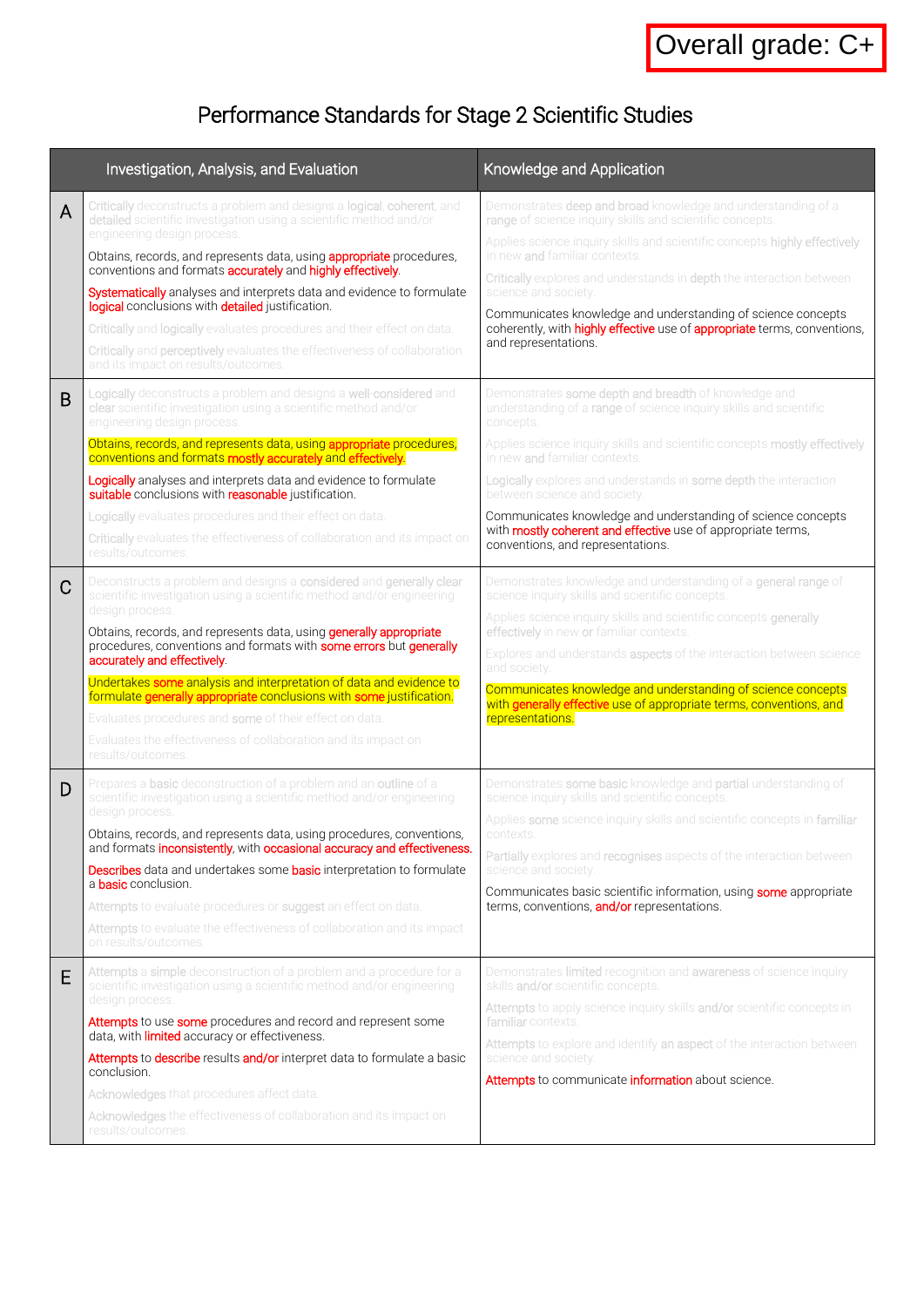# **Stage 2 Scientific Studies**

# **SIS: Representing and Analysing Experimental Data**

# **Performance Standards assessed:**

- IAE2 Obtaining, recording, and representation of data, using appropriate procedures, conventions, and formats.
- IAE3 Analysis and interpretation of results to formulate and justify conclusions.
- KA4 Communication of knowledge and understanding of scientific concepts, using appropriate terms, conventions, and representations.

# Please note:

- This is one task taken from a folio comprising of five tasks and may not be representative of the overall Folio grade.
- The original student's work has been adapted to incorporate the task detail, which were orognially provided on a separate sheet.
- Notes in coloured text boxes are added to provide infromation and support for teachers. Parts of the student report have been highlighted with the colour that corresponds to the colour of the relevant text box.

# **RAW DATA SET 1:**

Students balanced on one foot with different weights attached to the lifted foot. The largest mass lifted was 800g.

Balance times were recorded in seconds.

| Weight   | <b>Trial 1</b> | <b>Trial 2</b> | <b>Trial 3</b> |
|----------|----------------|----------------|----------------|
| $\bf{0}$ | 34             | 28             | 20             |
| 200      | 26             | 24             | 22             |
| 400      | 23             | 19             | 21             |
| 600      | 20             | 15             | 15             |
| 800      | 12             | 14             | 8              |

- 1. Display the data for SET 1 in a more suitable raw data table. (IAE2)
- 2. Create a scatter graph with raw data (IAE2)
- 3. Identify anomalous results in SET 1, decide what to do with them and explain your decision (KA4)
- 4. Using excel for calculations, create a processed data table for SET 1. (IAE2)
- 5. Using excel create a graphical representation of processed data SET 1. (IAE2)
- 6. Analyse data SET 1 to identify the trend. Use data to justify your analysis. (IAE3)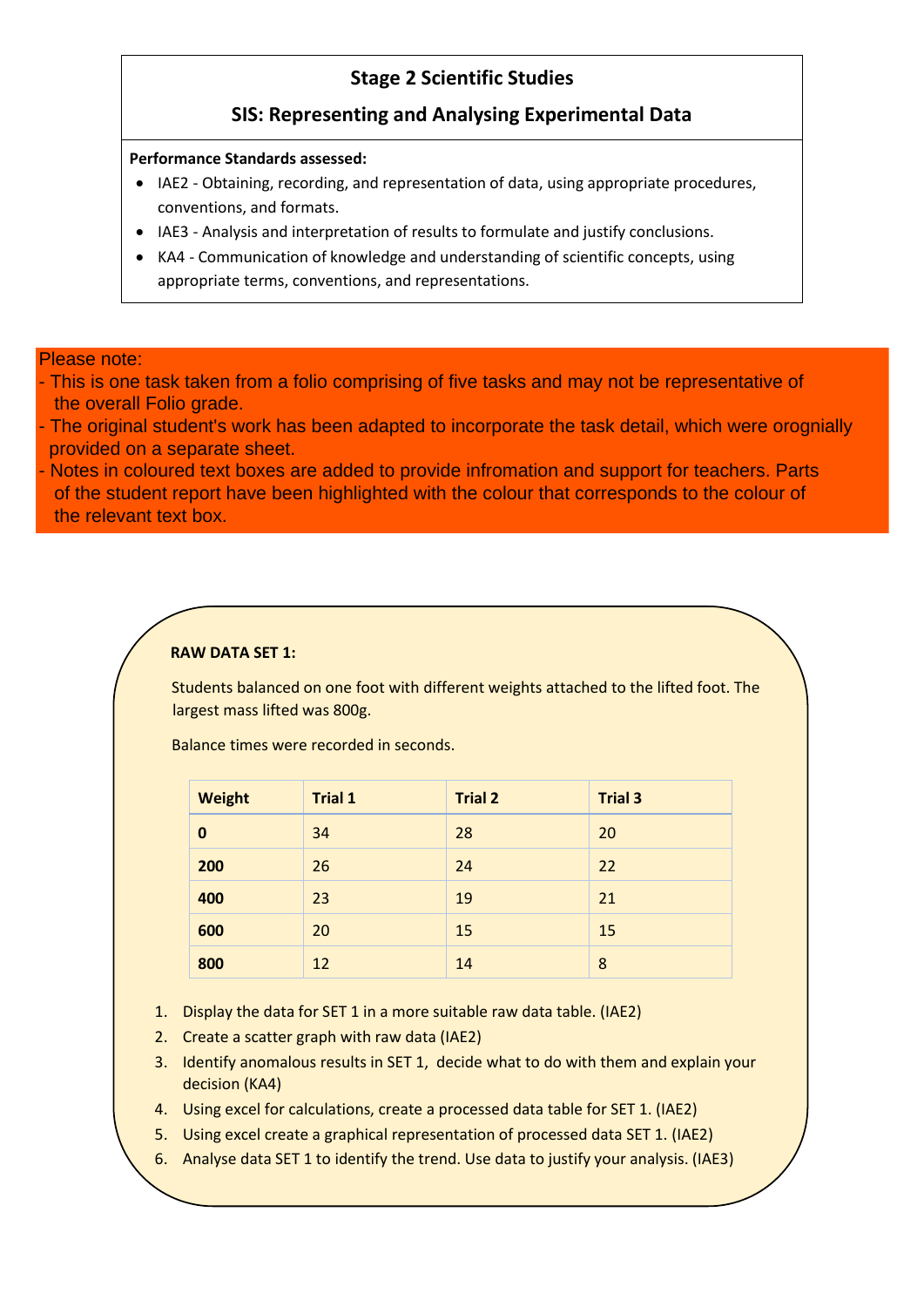# **Stage 2 Scientific Studies** SIS: Representing and Analysing Experimental Data

#### Data Set 1:

|            | Time taken to lose balance whilst holding weights (seconds) |         |         |  |  |
|------------|-------------------------------------------------------------|---------|---------|--|--|
| Weight (g) | Trial 1                                                     | Trial 2 | Trial 3 |  |  |
|            | 34                                                          | 28      | 20      |  |  |
| 200        | 26                                                          | 24      | 22      |  |  |
| 400        | 23                                                          | 19      | 21      |  |  |
| 600        | 20                                                          | 15      | 15      |  |  |
| 800        | 12                                                          | 14      |         |  |  |

# IAE2 - identified the need to include units, appropriate title in raw data table.

# Raw data Graph 1:



There is only one anomalous result in SET 1 which is in the third trial for 800g weight, this can be seen in the raw data table and graph. This data will be taken out for the rest of the experiment to minimize skew. The processed data will be calculated and display averages of each weight without the 8 second increment included. The 8 second increment is classified as anomalous data as they do not follow any correlation. There is a trend which can be seen and that is as the weight increases the amount of time to balance on one leg decreases.

IAE3 - student identified 800g anomaly, however, didn't discuss 0g weight and why there was a range of 14 seconds difference between these results.

**Processed Data** Table 2: The effect of different weights on time taken to balance

KA4 - student states what they will do with the anomaly, but does not explain what 'to minimize skew' means.

| Weight<br>(g) | Total<br>Average |       | Range | Percentage<br>relative range (%) |
|---------------|------------------|-------|-------|----------------------------------|
| o             | 82               | 27.33 | 14    | 51.23                            |
| 200           | 72               | 24.00 |       | 16.67                            |
| 400           | 63               | 21.00 |       | 19.05                            |
| 600           | 50               | 16.67 |       | 29.99                            |
| 800           | 26               | 13.00 |       | 15.38                            |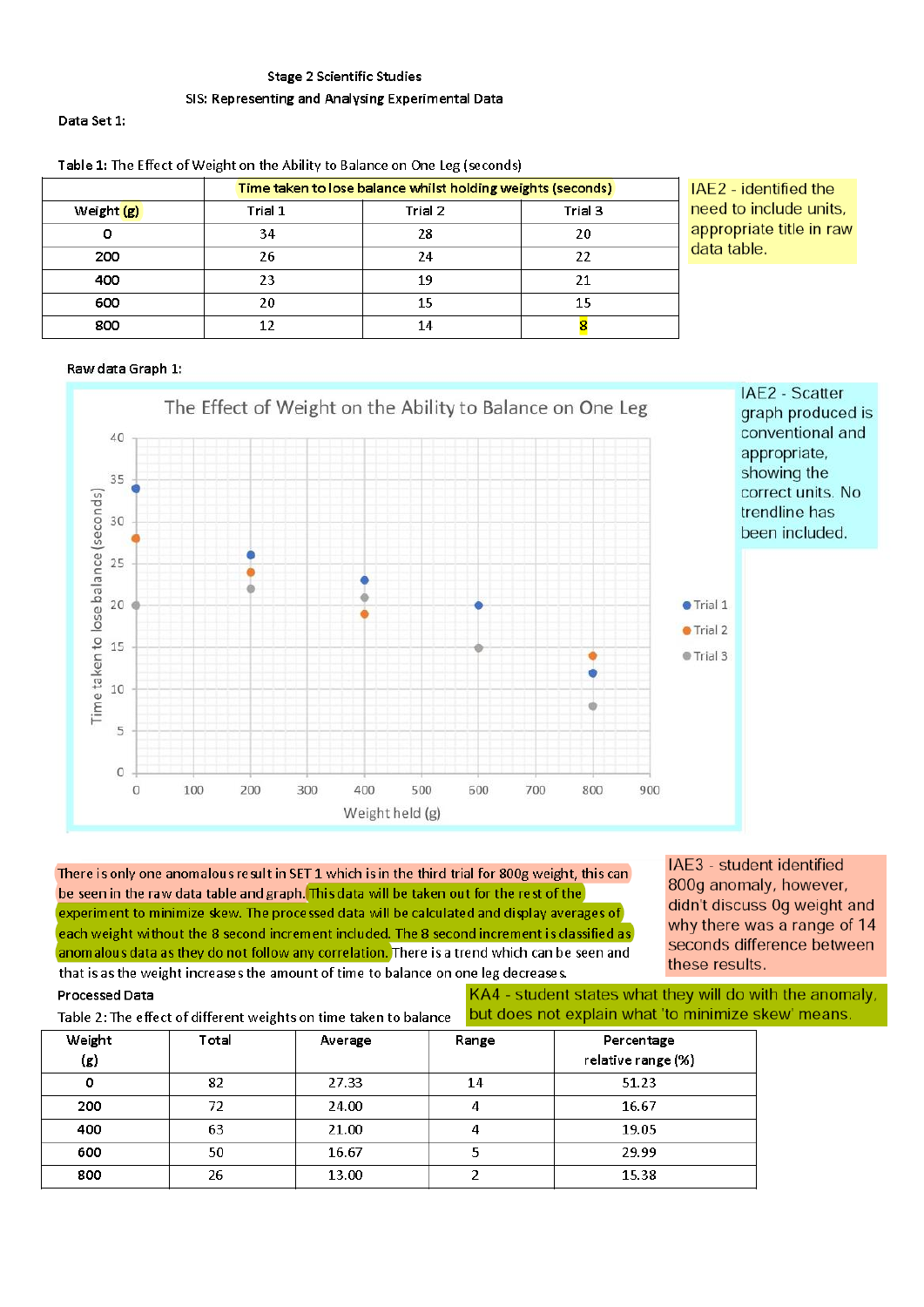

The graph displays a negative linear trend between the weight which is held, on the ability to balance on one leg. As the weight increased the amount of time balancing on one leg decreased, this is evident through the graph as the trend starts at the weight 0g with the average equalling 27.33 seconds and it ends at 800g with 13 seconds. This shows a 14.33 second difference between the highest and lowest weight.

IAE3 - trend line is discussed. General analysis of all results with specific mention of data. No mention of accuracy, particularly around Og due to the range.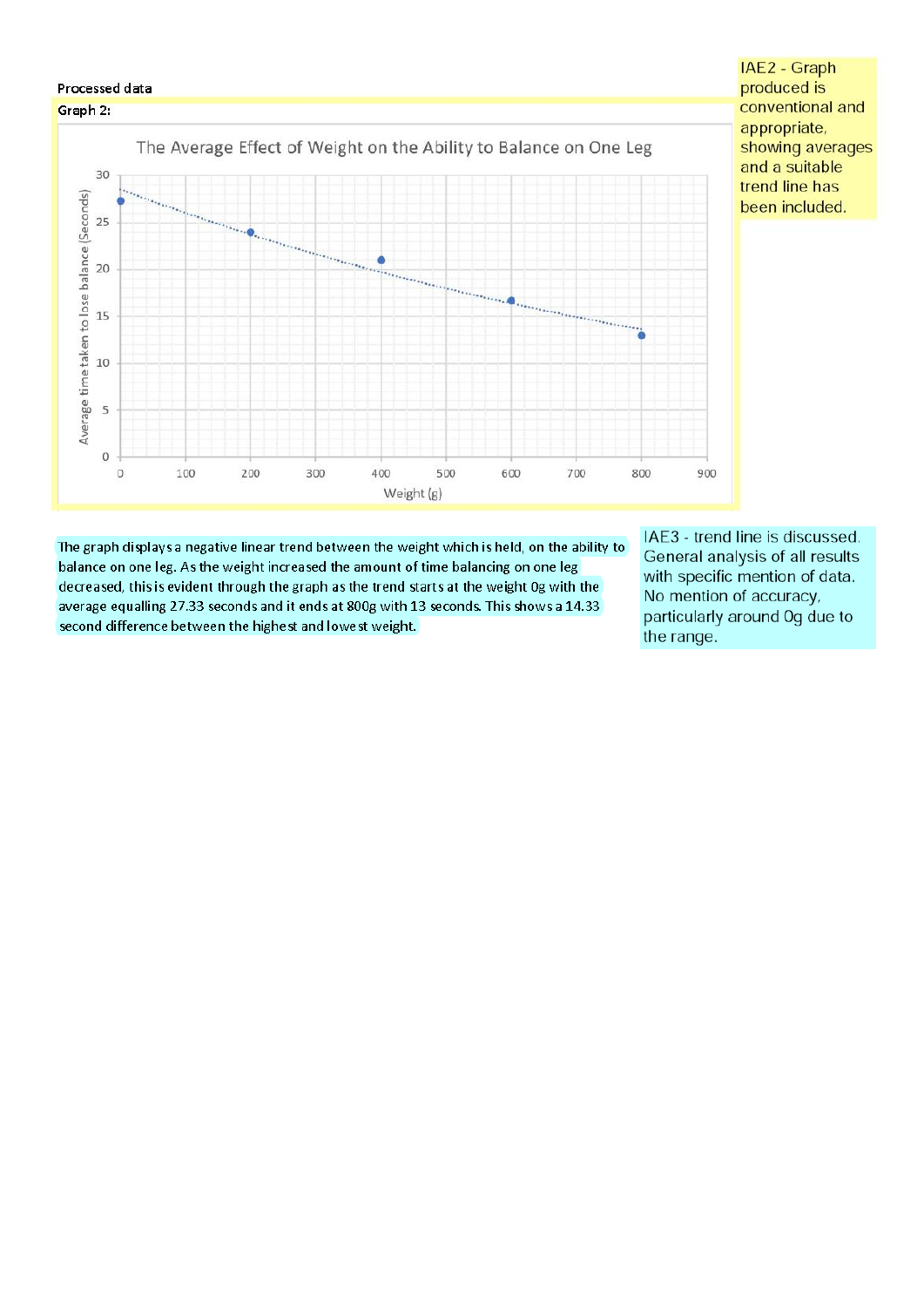# **RAW DATA SET 2**

While completing an investigation into the effect of amylase on reaction rate, the class ran out of the enzyme before data collection was finished. Therefore a new batch of 8% amylase was created to be used to finish the experiment.

With enzyme catalyzed reactions, a rate of reaction is always calculated from the time recorded. We assume the amount of starch at the start of each trial is 1 A.U (arbitrary unit). In this practical when all the starch was removed, the time was recorded.

Theoretically, we assume a graph for enzyme catalysed reactions should look something like this:



Enzyme Concentration

| Amylase<br>concentration | Time for starch to be digested by the amylase |
|--------------------------|-----------------------------------------------|
| 2%                       | 780, 1560, 650, 475, 600 seconds              |
| 4%                       | 432, 369, 498, 660, 400                       |
| 6%                       | 220, 230, 240                                 |
| 8%                       | 420, 360, 360                                 |

- 1. Display the data for SET 2 in a more suitable raw data table, indicate anomalous results (IAE2)
- 2. Justify what you have done with the anomalous results (KA4)
- 3. Write sample calculations for SET 2 as required. (IAE2)
- 4. Display processed data as a table and graph. (IAE2)
- 5. Analyse data SET 2 to identify the trend. Use data to justify your analysis. (IAE3)
- 6. Compare the graph to the theoretical results, suggest reasons for any differences (KA4)
- 7. Suggest, with reasoning, two possible improvements to this method (KA4)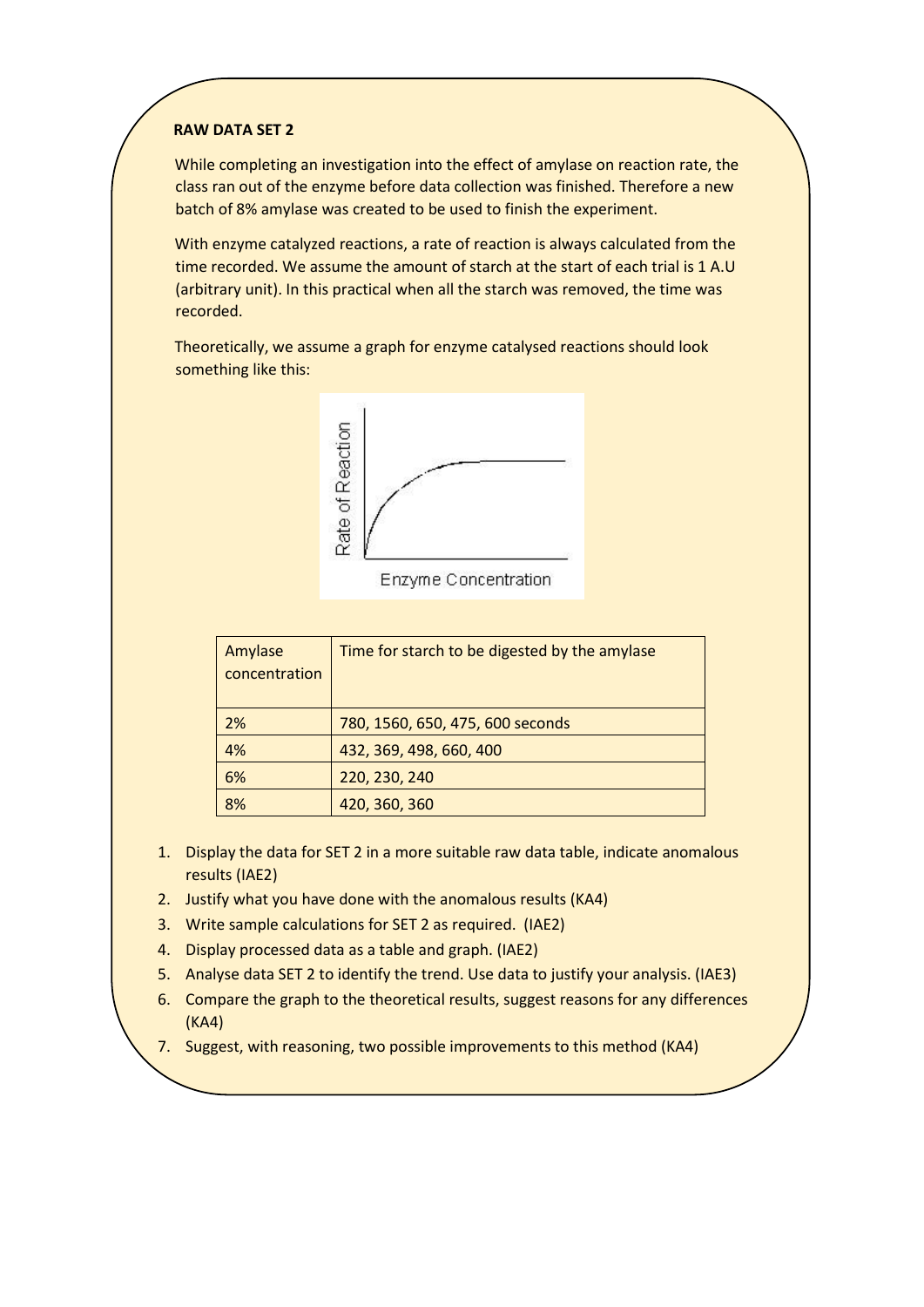### Raw Data set 2: Table 1: Time taken for amylase to digest in different concentrations (%)

|                                  | Time for Amylase to digest Starch (Seconds) |            |            |            |       |                                                                                                       |
|----------------------------------|---------------------------------------------|------------|------------|------------|-------|-------------------------------------------------------------------------------------------------------|
| Amylase<br>Concentration<br>(% ) | Trial                                       | Trial<br>2 | Trial<br>з | Trial<br>4 | Trial | $IAE2 -$<br>identified the<br>need to include<br>units,<br>appropriate title<br>in raw data<br>table. |
| Ω.                               | 780                                         | 1560       | 650        | 475        | 600   |                                                                                                       |
|                                  | 432                                         | 369        | 498        | 660        | 400   |                                                                                                       |
| 6                                | 220                                         | 230        | 240        |            |       |                                                                                                       |
| 8                                | 420                                         | 360        | 360        |            |       |                                                                                                       |

\*\* Anomalous results are highlighted in yellow.

For data SET 2 there was still only one anomalous data result which is displayed in the table above, in trial 2 for 2% amylase concentration. In trial 2, the amount of time it took for starch to digest in 2% concentration was 1560 seconds. The anomalous data results will not be calculated or included in the processed data due to the effects the increments would have on the calculations.

Sample Calculations: For amylase concentration 4%

**Percentge range** =  $\frac{Range}{Average Value}$  × 100 =  $\frac{660-369}{472}$  × 100

**Rate of Reaction =**  $\frac{1 \text{ Arbitrary Unit}}{Average Time for start to digest Amylase (seconds)}$ 

### **Processed Data:**

| Table 2: The effect of amylase concentration on the rate of reaction |       |         |       |                                      |                                              |                                                      |
|----------------------------------------------------------------------|-------|---------|-------|--------------------------------------|----------------------------------------------|------------------------------------------------------|
| Amylase<br>Concentration (%)                                         | Total | Average | Range | Percentage<br>Relative Range<br>(% ) | Rate of Reaction<br>(1 A.U/average)<br>time) | $IAE2 -$<br>appropriate<br>calculations<br>including |
| 2                                                                    | 2.505 | 626     | 305   | 48.70                                | 0.0016                                       | reaction rate an<br>range as well as                 |
| 4                                                                    | 2,362 | 472     | 291   | 61.68                                | 0.0021                                       | representations.                                     |
| 6                                                                    | 690   | 230     | 20    | 8.70                                 | 0.0043                                       |                                                      |
| 8                                                                    | 1.140 | 380     | 60    | 15.79                                | 0.0027                                       |                                                      |
|                                                                      |       |         |       |                                      |                                              |                                                      |



Statistical tests are not specified in the Subject Outline